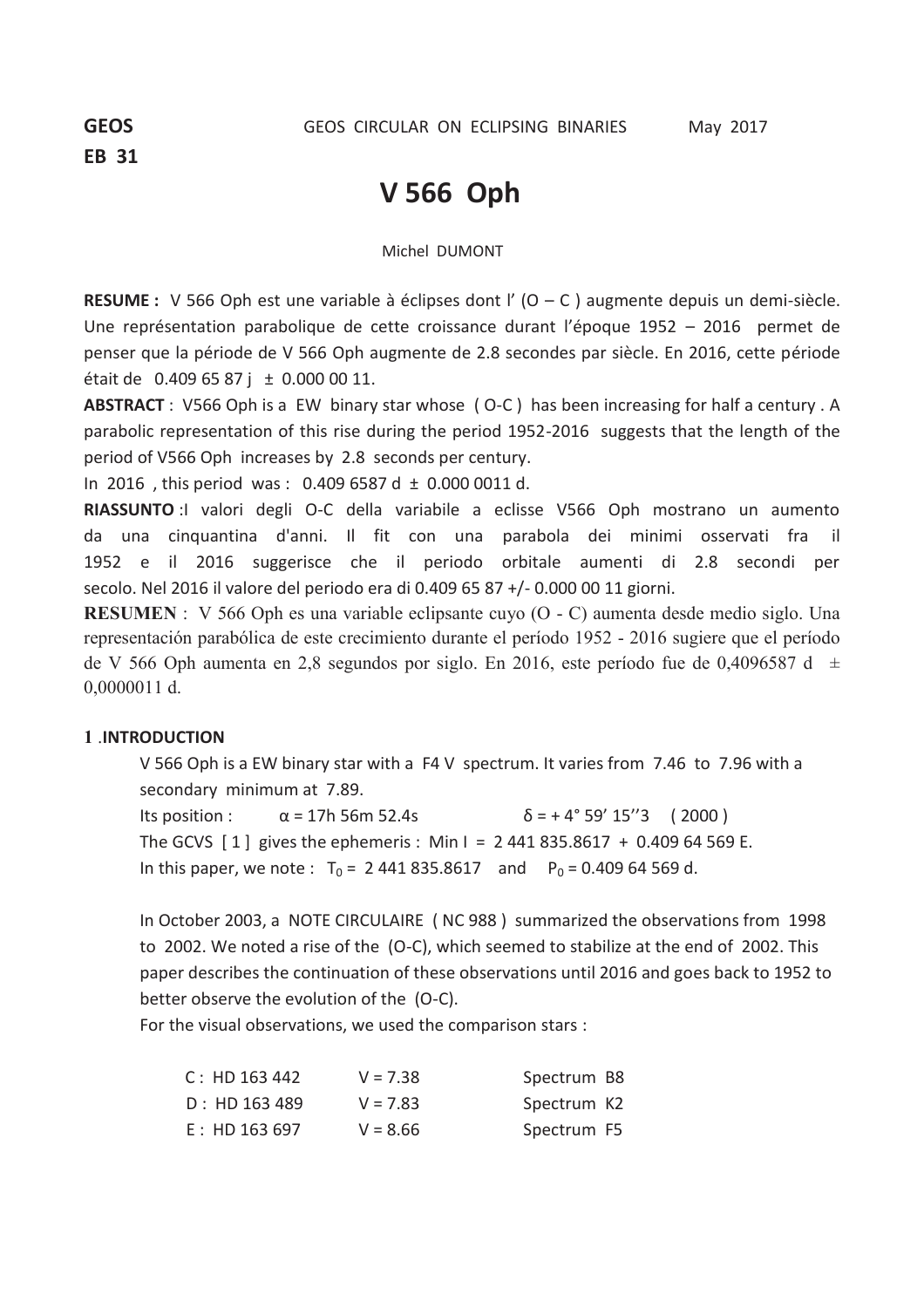### **2. The OBSERVATIONS**

From 2003 to 2016, 2771 visual measurements hold 77 primary minima and 53 secondary minima. During this period, we received observations from Michel Dumont ( DMT ) 2245 estimates, Stéphane Ferrand ( FND ) 506 estimates and Serge Kuchto 14 estimates. While we observed visually, we never used ephemeris, to avoid any kind of suggestion.

DMT has the idea that the primary eclipses are deeper than formerly :

| During $1982 - 89$ the average magnitude of the minimum was 7.77 ( $\sigma = 0.083$ ) |                         |
|---------------------------------------------------------------------------------------|-------------------------|
| $1990 - 2000$                                                                         | 7.80 $(\sigma = 0.094)$ |
|                                                                                       |                         |

 $2003 - 2016$  8.06 (  $\sigma = 0.088$  )

But the verification of this trend requires CCD measurements.

By visual observations, it is almost impossible to distinguish Min I and Min II, whose difference is around 0.05 magnitude.

 The figure 1 shows the light curve obtained by FND in 2016 with 511 measurements ( phase diagram according to ephemeris To , Po ).



 **Figure 1 : V566 Oph in 2016 - FND -**

The following table gathers the information about the primary minima observed by FND and DMT during the period 1998 – 2016 ; we added old minima observed by FND, DMT and PMP ( Carlo PAMPALONI ) and many minima previously published in 1988 [ 3 ], from 1952 to 1987 ; we do not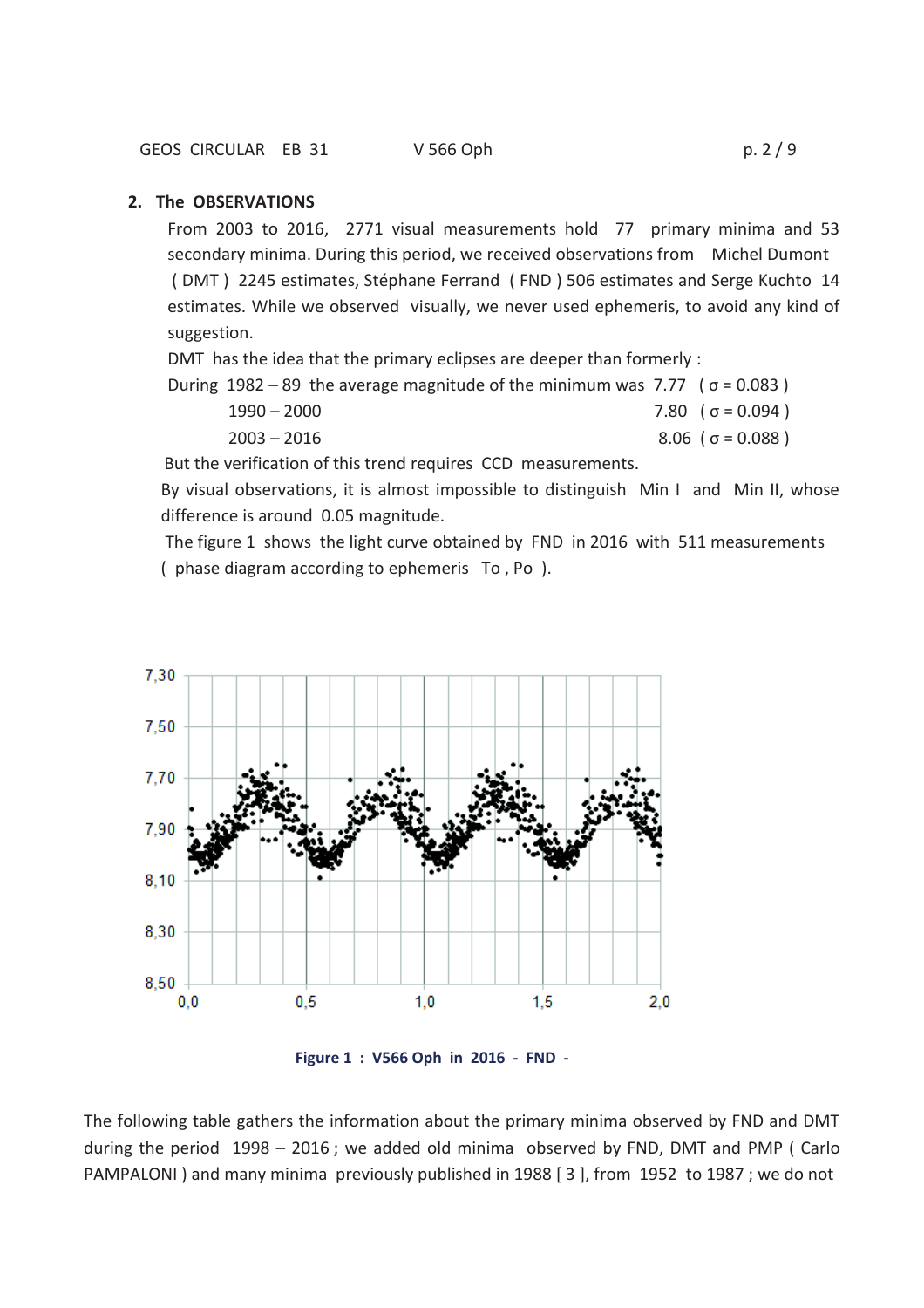use all the minima of [ 3 ], but minima regularly stretched in time. In this table, we find successively :

- The date
- The time UT of the minimum
- The heliocentric Julian date (HJD)
- The probable error expressed in days
- The phase according to To and Po
- $-$  (O-C) expressed in days ; (O-C) = phase . Po
- The author of the observation.

| Date       | UT | HJD 24+    | err   | Phase                        | $O-C$                   | Author                                           |
|------------|----|------------|-------|------------------------------|-------------------------|--------------------------------------------------|
| 01/08/1952 |    | 34226,3572 |       |                              | 0,18024708 0,07383744   | Fresa                                            |
| 18/05/1953 |    | 34515,5639 |       | 0,17254008                   | 0,0706803               | Kwee                                             |
| 03/08/1953 |    | 34593,3956 |       | 0,17014508                   | 0,0696992               | <b>Kwee</b>                                      |
| 29/05/1957 |    | 35987,8129 |       | 0,12955205                   | 0,05307044              | Binnendijk                                       |
| 10/07/1958 |    | 36395,4056 |       | 0,11792847                   | 0,04830889              | Purgathofer/Widorn                               |
| 03/01/1959 |    | 36728,4452 |       |                              | 0,11220164 0,04596292   | Purgathofer/Widorn                               |
| 05/07/1959 |    | 36755,4810 |       |                              | 0,1102108 0,04514738    | Purgathofer/Widorn                               |
| 10/06/1964 |    | 38557,4900 |       |                              | 0,05555306 0,02275707   | Schnell/Widorn                                   |
| 12/07/1964 |    | 38589,4423 |       | 0,05539726                   | 0,02269325              | Schnell/Widorn                                   |
| 13/06/1966 |    | 39289,9288 |       |                              | 0,03677166 0,01506335   | Bookmyer                                         |
| 12/07/1966 |    | 39319,4218 |       | 0,03313515                   | 0,01357367              | Minti/Dinescu                                    |
| 09/07/1968 |    | 40047,3580 |       |                              | 0,02290404 0,00938254   | Pohl/Kizihrmak                                   |
| 15/07/1969 |    | 40418,4931 |       | 0,01339548                   | 0,0054874               | Pohl/Kizihrmak                                   |
| 21/08/1970 |    | 40820,3490 |       |                              | 0,99747467 - 0,00103449 | Popovici                                         |
| 17/06/1971 |    | 41119,8018 |       |                              | 0,0018702 0,00076612    | Scarfe/Barlow                                    |
| 02/08/1971 |    | 41165,6840 |       |                              | 0,00646617 0,00264884   | Kaitchuk/Sprague                                 |
| 10/06/1972 |    | 41479,4703 |       | 0,00085513                   | 0,0003503               | Kizihrmak/Pohl                                   |
| 02/06/1973 |    | 41835,8617 |       | $\mathsf 0$                  | 0                       | <b>GCVS</b>                                      |
| 02/06/1973 |    | 41835,8616 |       | 0,99975589                   | $-0,0001$               | Scarfe/Barlow                                    |
| 25/05/1974 |    | 42193,4828 |       |                              | 0,00100729 0,00041263   | Pohl/Kizihrmak                                   |
| 01/07/1974 |    | 42230,3329 |       |                              | 0,95703734 -0,01759947  | Popovici                                         |
| 28/07/1974 |    | 42257,3880 |       |                              | 0,00216038 0,00088499   | Pop/Torodan                                      |
| 16/09/1974 |    | 42307,3612 |       |                              | 0,99343533 -0,00268919  | Pop/Torodan                                      |
| 05/05/1975 |    | 42537,5770 |       |                              | 0,98103979 -0,00776697  | Pop/Torodan                                      |
| 30/05/1975 |    | 42563,3940 |       |                              | 0,00379489 0,00155456   | Pop/Torodan                                      |
| 26/06/1975 |    | 42590,4300 |       |                              | 0,00229227 0,00093902   | Pop/Torodan                                      |
| 30/07/1975 |    | 42624,4277 |       |                              | 0,99523186 -0,00195325  | Pop/Torodan                                      |
| 28/07/1976 |    | 42987,7861 |       |                              | 0,00175693 0,00071972   | Scarfe/Barlow                                    |
| 18/05/1977 |    | 43281,5037 |       |                              | 0,00576105 0,00235999   | Pohl/Gülmen                                      |
| 02/06/1978 |    | 43662,4770 |       |                              |                         | 0,01261649 0,00516829 Ebersberger/Pohl/Kizihrmak |
| 16/06/1980 |    | 44406,8073 |       |                              | 0,02257941 0,00924956   | Scarfe et al                                     |
| 10/08/1980 |    | 44462,4890 | 0,004 |                              | 0,9490675 -0,02086428   | <b>PMP</b>                                       |
| 25/05/1981 |    | 44750,4901 |       |                              | 0,99832941 -0,00068435  | Mahdi/Soliman                                    |
| 25/06/1981 |    | 44780,8121 |       |                              | 0,01839294 0,00753459   | Scarfe et al                                     |
| 28/07/1981 |    | 44814,4060 |       | 0,004 0,02560264 0,01048801  |                         | <b>PMP</b>                                       |
| 01/08/1981 |    | 44818,4930 |       | 0,002 0,00251708 0,00103111  |                         | <b>PMP</b>                                       |
| 06/08/1981 |    | 44823,3960 |       | 0,007 0,97139682 -0,01171717 |                         | <b>PMP</b>                                       |
| 09/08/1981 |    | 44826,2739 |       | 0,9967362                    | $-0,001337$             | Mahdi/Soliman                                    |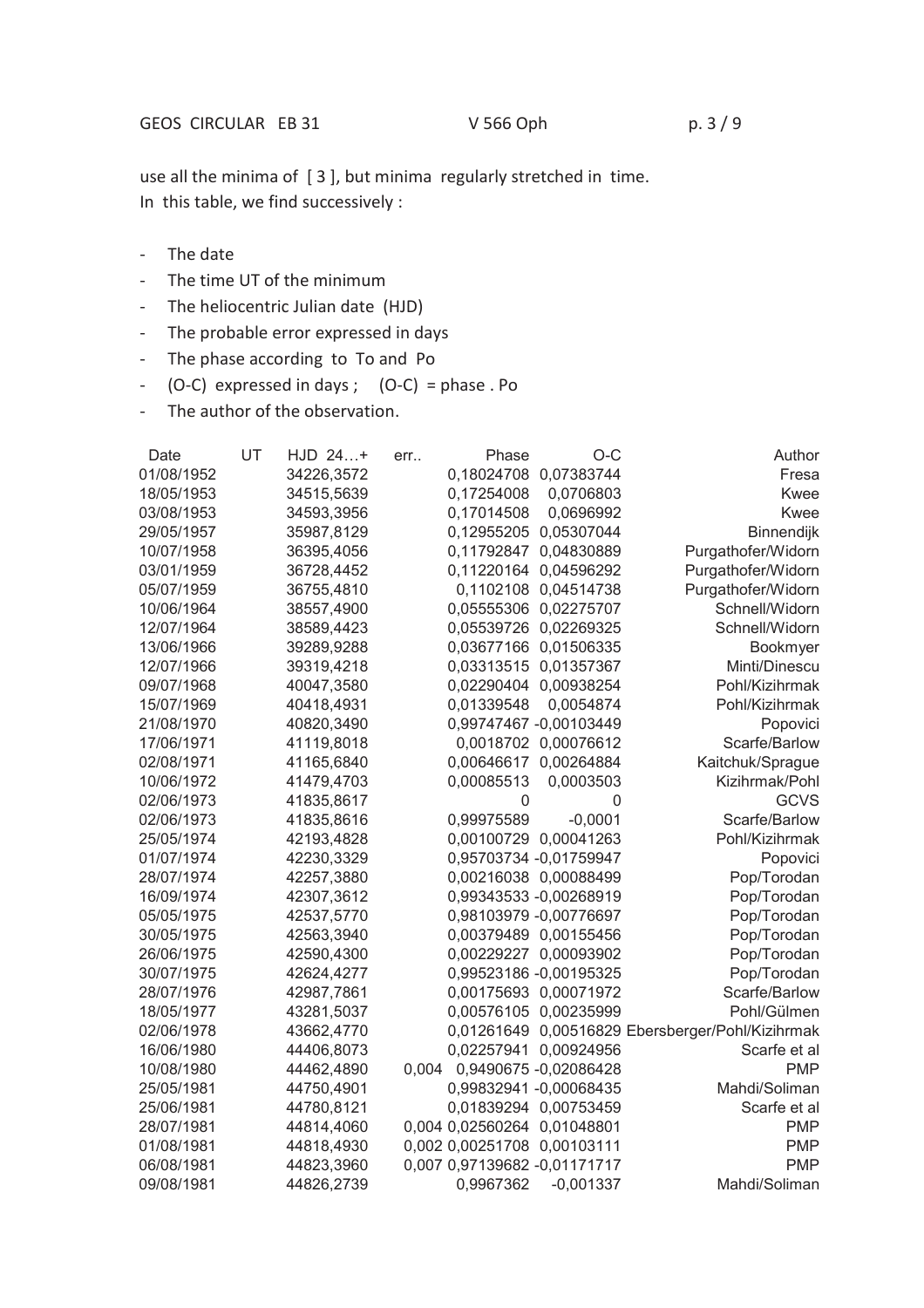|                          | 25/05/1982 23h 31,5 45115,4849         | 0,006 0,99952608 -0,00019414         |                         | <b>FND</b>               |
|--------------------------|----------------------------------------|--------------------------------------|-------------------------|--------------------------|
| 24/06/1982               | 45144,5759                             | 0,01455372 0,00596187                |                         | Seeds/Dawson             |
| 19/07/1982               | 45169,9749                             | 0,01691484 0,00692909                |                         | Kennedy                  |
| 23/07/1982               | 23h 34 45174,4863                      | 0,009 0,02984652                     | 0,0122265               | <b>FND</b>               |
| 26/07/1982               | 1h 00,5 45176,5463                     | 0,010 0,05858245 0,02399805          |                         | <b>FND</b>               |
| 01/08/1982               | 45183,4926                             | 0,01543119 0,00632132                |                         | Pohl et al               |
| 15/08/1982               | 45197,0117                             | 0,01736513 0,00711355                |                         | Kennedy                  |
| 17/08/1982               | 23h 45 45199,4925                      | 0,006 0,07333022 0,03003941          |                         | <b>DMT</b>               |
| 26/08/1982               | 45207,6598                             | 0,01080351 0,00442561                |                         | Seeds/Dawson             |
| 31/08/1982               | 21h 29 45213,3969                      | 0,008 0,01583307 0,00648595          |                         | <b>FND</b>               |
| 15/06/1983               | 1h 07 45500,5517                       | 0,007 0,99916333 -0,00034274         |                         | <b>DMT</b>               |
| 27/06/1983               | 45512,8463                             | 0,01192875 0,00488656                |                         | Scarfe et al             |
| 28/06/1983               | 23h 50 45514,4982                      | 0,010 0,04443791                     | 0,0182038               | <b>DMT</b>               |
| 08/08/1983               | 45554,6307                             | 0,01324603 0,00542618                |                         | Seeds/Dawson             |
| 13/08/1983               | 0h 49 45559,5435                       | 0,010 0,00604889 0,0024779           |                         | <b>FND</b>               |
| 30/04/1984               | 0h 12 45820,5117                       | 0,007 0,06438093 0,02637337          |                         | <b>FND</b>               |
| 10/06/1984               | 23h 18 45861,4759                      | 0,008 0,06348015 0,02600437          |                         | <b>DMT</b>               |
| 25/06/1984               | 22h 25 45877,4392                      | 0,007 0,03203368 0,01312246          |                         | <b>FND</b>               |
| 04/07/1984               | 22h 30 45886,4425                      | 0,010 0,01029495 0,00421728          |                         | <b>FND</b>               |
| 06/07/1984               | 23h 54 45888,5008                      | 0,008 0,03488095 0,01428883          |                         | <b>FND</b>               |
| 27/07/1984               | 1h 48 45908,5792                       | 0,007 0,04894478 0,02005002          |                         | <b>FND</b>               |
|                          | 30/08/1984 21h 29,5 45943,3974         | 0,004 0,04483477 0,01836637          |                         | <b>FND</b>               |
| 31/08/1984               | 45943,7952                             | 0,01591785 0,00652068                |                         | Seeds/Dawson             |
| 09/06/1986               | 22h 40 46591,4495                      | 0,010 0,02681534 0,01098479          |                         | <b>DMT</b>               |
| 23/06/1986               | 1h 28 46604,5663                       | 0,010 0,0466811 0,01912271           |                         | <b>DMT</b>               |
| 30/06/1986               | 0h 51 46611,5405                       | 0,006 0,07163747 0,02934598          |                         | <b>DMT</b>               |
| 17/06/1987               | 46963,8253                             |                                      | 0,04602167 0,01885258   | Hobart/Gomez/Pena        |
| 20/06/1988               | 0h 12 47332,5135                       | 0,006 0,06330246 0,02593158          |                         | <b>DMT</b>               |
| 30/07/1988               | 23h 30 47373,4832                      | 0,008 0,07582792 0,03106258          |                         | <b>DMT</b>               |
| 18/08/1988               | 0h 25 47391,5202                       | 0,012 0,10656092 0,04365222          |                         | <b>DMT</b>               |
| 02/08/1989               | 0h 25 47740,5213                       | 0,008 0,06499358 0,02662434          |                         | <b>DMT</b>               |
| 23/09/1989               | 20h 35 47793,3575                      | 0,010 0,04523502 0,01853033          |                         | <b>DMT</b>               |
| 06/08/1991               | 22h 15 48475,4307                      | 0,014 0,07727771 0,03165648          |                         | <b>DMT</b>               |
| 15/05/1993               | 23h 48 49123,4959                      | 0,013 0,09123714                     | 0,0373749               | <b>DMT</b>               |
| 28/06/1993               | 0h 00 49166,5051                       | 0,010 0,08245528 0,03377745          |                         | <b>DMT</b>               |
| 27/06/1994               | 23h 50 49531,4982                      | 0,013 0,07950202 0,03256766          |                         | <b>DMT</b>               |
| 25/06/1995               | 23h 03 49894,4656                      | 0,007 0,13154373 0,05388632          |                         | <b>DMT</b>               |
| 15/06/1996               | 22h 42 50250,4510                      | 0,008 0,13958821 0,05718171          |                         | DMT                      |
| 05/09/1996               | 20h 55 50332,3729                      | 0,009 0,12191929 0,04994371          |                         | DMT                      |
| 06/07/1997               | 0h 19 50635,5182                       | 0,006 0,14020191                     | 0,05743311              | DMT                      |
| 12/07/1997               | 23h 12 50642,4715                      | 0,007 0,11413859                     | 0,04675638              | DMT                      |
| 04/08/1997               | 21h 43 50665,4086                      | 0,009 0,10667204                     | 0,04369774              | <b>DMT</b><br><b>DMT</b> |
| 03/07/1998               | 23h 17 50998,4752                      | 0,004 0,16685583                     | 0,06835177              | <b>DMT</b>               |
| 12/07/1998<br>12/09/1998 | 23h 20 51007,4770                      | 0,005 0,14145539<br>0,004 0,13803978 | 0,05794659              | <b>DMT</b>               |
| 03/07/1999               | 19h 57 51069,3321<br>23h 13 51363,4724 | 0,005 0,17391122                     | 0,0565474<br>0,07124198 | <b>DMT</b>               |
| 12/07/1999               | 23h 27 51372,4819                      | 0,004 0,16730751                     | 0,0685368               | DMT                      |
| 04/08/1999               | 22h 17 51395,4322                      | 0,005 0,19206393                     | 0,07867816              | DMT                      |
| 18/07/2000               | 22h 42 51744,4504                      | 0,002 0,19223998                     | 0,07875028              | DMT                      |
| 20/09/2000               | 20h 38 51808,3598                      | 0,004 0,20364584 0,08342264          |                         | DMT                      |
| 18/05/2001               | 21h 51 52048,4148                      | 0,002 0,21005543                     | 0,0860483               | DMT                      |
| 21/06/2001               | 22h 00 52082,4218                      | 0,006 0,22569755                     | 0,09245603              | DMT                      |
| 12/08/2001               | 22h 29 52134,4401                      | 0,007 0,20933554                     | 0,0857534               | DMT                      |
| 21/08/2001               | 22h 41 52143,4477                      | 0,004 0,19809367                     | 0,08114822              | <b>DMT</b>               |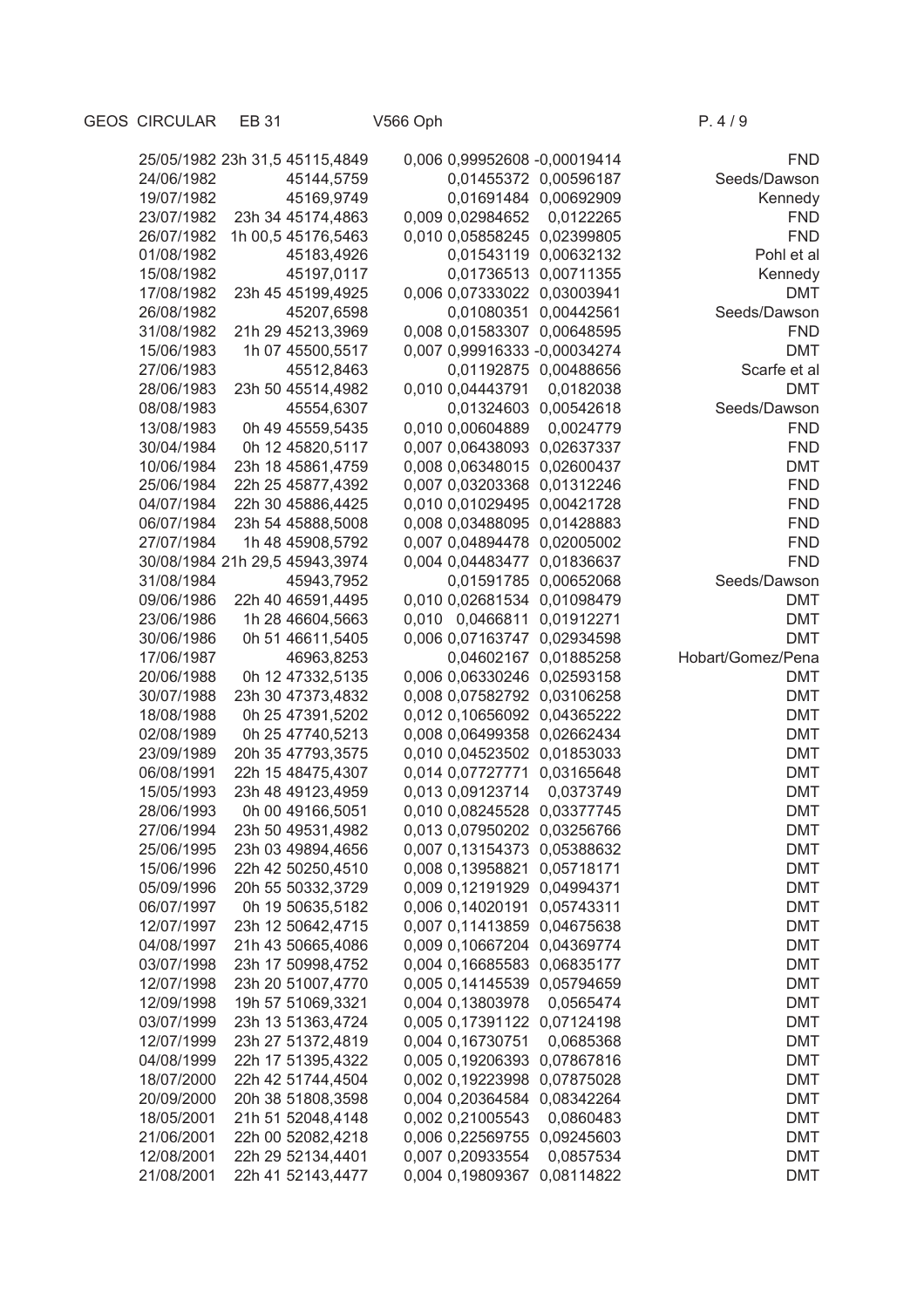| 18/07/2002                     | 22h 26 52474,4393                      |       | 0,004 0,19292452                                           | 0,0790307           | <b>DMT</b>               |
|--------------------------------|----------------------------------------|-------|------------------------------------------------------------|---------------------|--------------------------|
| 13/09/2002                     | 21h 20 52531,3896                      |       | 0,004 0,21623513 0,08857979                                |                     | <b>DMT</b>               |
| 29/09/2002                     | 20h 51 52547,3681                      |       | 0,004 0,2218939 0,09089788                                 |                     | <b>DMT</b>               |
| 03/08/2003                     | 21h 58 52855,4191                      |       | 0,008 0,21564733                                           | 0,088339            | <b>DMT</b>               |
| 19/08/2003                     | 21h 48 52871,4111                      |       | 0,006 0,25426141 0,10415709                                |                     | <b>DMT</b>               |
| 21/08/2003                     | 22h 24 52873,4360                      |       | 0,008 0,19731354 0,08082864                                |                     | <b>DMT</b>               |
| 30/08/2003                     | 23h 05 52882,4638                      |       | 0,010 0,23538258 0,09642346                                |                     | <b>DMT</b>               |
| 17/07/2004                     | 22h 30 53204,4421                      |       | 0,010 0,22754083 0,09321112                                |                     | <b>DMT</b>               |
| 02/08/2004                     | 22h 07 53220,4253                      |       | 0,010 0,24467293 0,10022921                                |                     | <b>DMT</b>               |
| 09/08/2005                     | 21h 58 53592,4187                      |       | 0,005 0,33038964 0,13534269                                |                     | <b>DMT</b>               |
| 29/08/2005                     | 23h 15 53612,4707                      |       | 0,005 0,28000754 0,11470388                                |                     | <b>DMT</b>               |
| 22/06/2006                     | 23h 13 53909,4726                      |       | 0,010 0,30142788 0,12347863                                |                     | <b>DMT</b>               |
| 01/07/2006                     | 23h 30 53918,4842                      |       | 0,004 0,29995055 0,12287345                                |                     | <b>DMT</b>               |
| 15/07/2006                     | 21h 55 53932,4179                      |       | 0,007 0,31397862 0,12861999                                |                     | <b>DMT</b>               |
| 17/07/2006                     | 23h 02 53934,4644                      |       | 0,007 0,30975925 0,12689154                                |                     | <b>DMT</b>               |
| 24/07/2006                     | 21h 45 53941,4106                      |       | 0,005 0,26636387 0,10911481                                |                     | <b>DMT</b>               |
| 26/07/2006                     | 23h 09 53943,4688                      |       | 0,007 0,29070576 0,11908636                                |                     | <b>DMT</b>               |
| 25/08/2006                     | 20h 47 53973,3683                      |       | 0,006 0,2793902 0,11445099                                 |                     | <b>DMT</b>               |
| 17/07/2007                     | 23h 05 54299,4665                      |       | 0,008 0,32877619 0,13468175                                |                     | <b>DMT</b>               |
| 31/07/2007                     | 21h 14 54313,3887                      |       | 0,006 0,31473123 0,12892829                                |                     | <b>DMT</b>               |
| 09/07/2008                     | 23h 44 54657,4938                      |       | 0,006 0,32137209 0,13164869                                |                     | <b>DMT</b>               |
|                                | 22h 12 54671,4294                      |       |                                                            |                     |                          |
| 23/07/2008<br>26/08/2008       |                                        |       | 0,007 0,34003831 0,13929523                                |                     | <b>DMT</b>               |
|                                | 22h 27 54705,4376<br>22h 38 55036,4474 |       | 0,008 0,3586098 0,14690296                                 |                     | <b>DMT</b><br><b>DMT</b> |
| 23/07/2009                     |                                        |       | 0,006 0,39786929 0,16298544                                |                     |                          |
| 17/08/2009                     | 21h 57 55061,4174                      |       | 0,010 0,35298394 0,14459835                                |                     | <b>DMT</b><br><b>DMT</b> |
| 25/09/2009<br>23/05/2010       | 20h 42 55100,3622<br>22h 07 55340,4261 |       | 0,007 0,42245727 0,1730578                                 |                     | <b>DMT</b>               |
| 10/07/2010                     | 0h 13 55387,5139                       |       | 0,007 0,45059295 0,18458346<br>0,008 0,39822001 0,16312911 |                     | <b>DMT</b>               |
| 14/07/2010                     | 22h 27 55392,4402                      |       | 0,008 0,42397817 0,17368083                                |                     | <b>DMT</b>               |
| 08/08/2010                     | 22h 07 55417,4250                      |       | 0,008 0,4152216 0,17009374                                 |                     | <b>DMT</b>               |
|                                |                                        |       |                                                            |                     |                          |
| 25/05/2011                     | 22h 56 55707,4602                      |       | 0,005 0,42999408 0,17614522                                |                     | <b>DMT</b><br><b>DMT</b> |
| 30/07/2011                     | 22h 02 55773,4221                      |       | 0,010 0,45182736 0,18508913<br>0,008 0,41218625 0,16885032 |                     | <b>DMT</b>               |
| 19/08/2011                     | 23h 25 55793,4785                      |       | 0,009 0,45536478 0,18653822                                |                     |                          |
| 25/09/2011                     | 20h 45 55830,3643                      |       |                                                            |                     | <b>DMT</b>               |
| 27/09/2011                     | 21h 48 55832,4078                      | 0,005 |                                                            | 0,443822 0,18180977 | <b>DMT</b>               |
| 02/10/2011                     | 19h 41 55837,3192                      |       | 0,006 0,43320727 0,17746149                                |                     | <b>DMT</b>               |
| 20/07/2012                     | 22h 14 56129,4309                      |       | 0,006 0,51699438 0,21178452                                |                     | DMT                      |
| 22/07/2012                     | 22h 57 56131,4607                      |       | 0,009 0,47200807 0,19335607                                |                     | <b>DMT</b>               |
| 24/07/2012                     | 23h 40 56133,4904                      |       | 0,008 0,42677764 0,17482762                                |                     | <b>DMT</b>               |
| 07/08/2012                     | 21h 58 56147,4188                      |       | 0,006 0,4278677 0,17527416                                 |                     | <b>DMT</b>               |
| 16/08/2012                     | 22h 37 56156,4453                      |       | 0,006 0,46276327 0,18956898                                |                     | <b>DMT</b>               |
| 18/08/2012                     | 23h 20 56158,4750                      |       | 0,009 0,41753284 0,17104053                                |                     | <b>DMT</b>               |
| 06/09/2012                     | 20h 50 56177,3693                      |       | 0,010 0,54104997 0,22163879                                |                     | <b>DMT</b>               |
| 15/09/2012                     | 20h 22 56186,3491                      |       | 0,007 0,46194459 0,18923361                                |                     | <b>DMT</b>               |
| 17/09/2012                     | 21h 31 56188,3969                      |       | 0,010 0,46089869 0,18880516                                |                     | <b>DMT</b>               |
| 30/06/2013                     | 0h 15 56473,5155                       | 0,007 |                                                            | 0,473592 0,19400492 | <b>DMT</b>               |
| 13/07/2013                     | 22h 35 56487,4458                      |       | 0,014 0,47932021 0,19635146                                |                     | <b>DMT</b>               |
| 31/07/2013 23h 07,5 56505,4675 |                                        |       | 0,006 0,47270386                                           | 0,1936411           | <b>DMT</b>               |
| 03/08/2013                     | 20h 46 56508,3691                      |       | 0,006 0,55589812 0,22772127                                |                     | <b>DMT</b>               |
| 14/08/2013                     | 21h 40 56519,4059                      |       | 0,012 0,49820527 0,20408764                                |                     | <b>DMT</b>               |
| 16/08/2014                     | 22h 39 56886,4467                      |       | 0,005 0,49396199                                           | 0,2023494           | <b>DMT</b>               |
| 23/08/2014                     | 22h 00 56893,4191                      |       | 0,006 0,51452432 0,21077267                                |                     | <b>DMT</b>               |

13/07/2015 22h 55 57217,4597 0,006 0,54103311 0,22163188 DMT 16/07/2015 0h 17 57219,5166 0,006 0,56220152 0,23030343 DMT

GEOS CIRCULAR EB 31 V566 Oph p. 5 / 9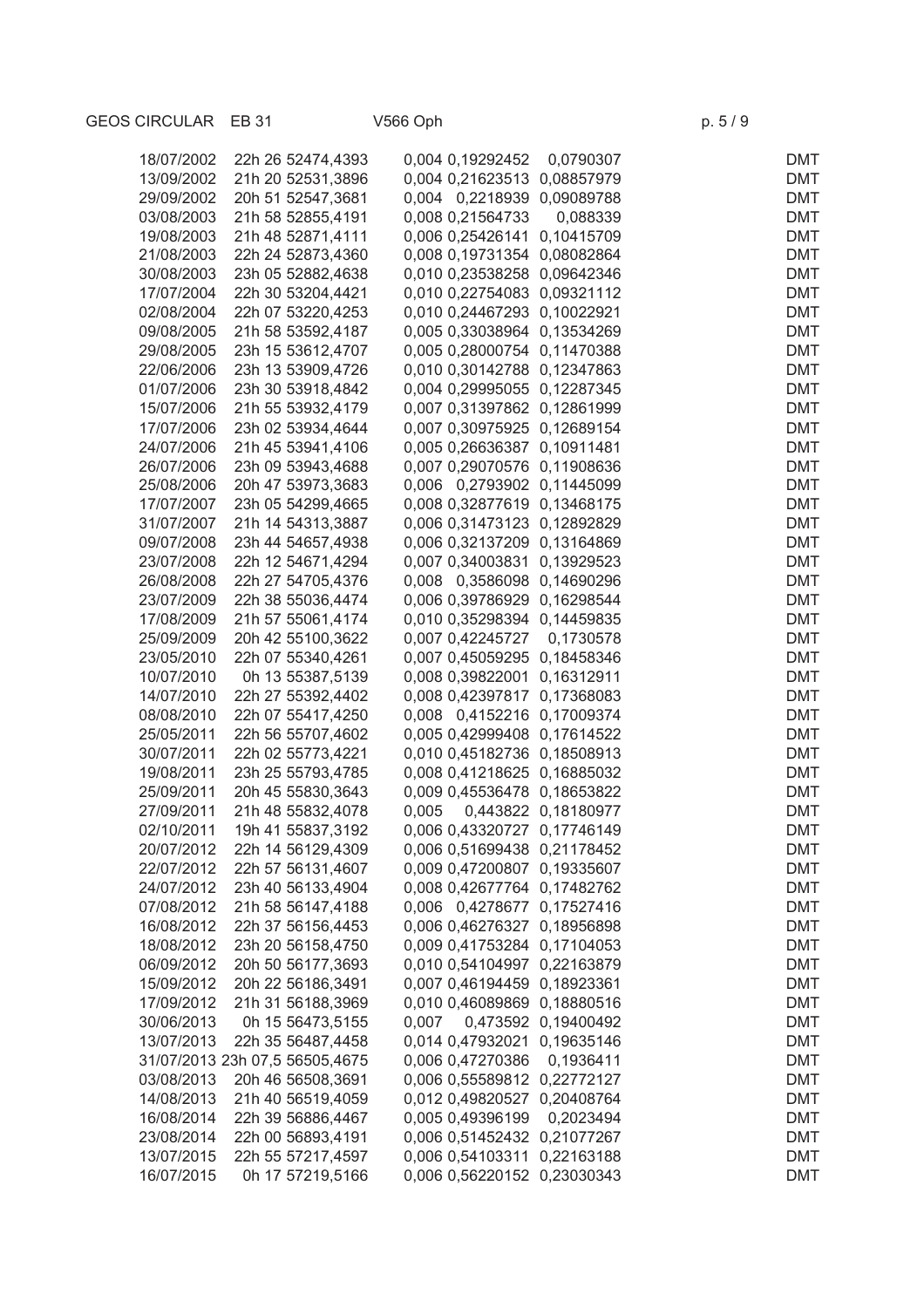| GEOS CIRCULAR EB 31 |                    | V566 Oph                    | p.6/9 |            |
|---------------------|--------------------|-----------------------------|-------|------------|
| 08/09/2015          | 21h 52 57274,4123  | 0,006 0,56995832 0,23348097 |       | <b>DMT</b> |
| 08/06/2016          | 23,25 h 57548,4740 | 0,013 0,5912777 0,24221436  |       | <b>FND</b> |
| 15/07/2016          | 0h 02 57584,5061   | 0,005 0,55046018 0,22549364 |       | DMT        |
| 15/07/2016          | 0,28 h 57584,5160  | 0.017 0.57462741 0.23539364 |       | <b>FND</b> |
| 24/07/2016          | 0.54 h 57593,5270  | 0.006 0.5716854 0.23418846  |       | <b>FND</b> |
| 26/07/2016          | 21,77 h 57596,4110 | 0.006 0.6119157 0.25066863  |       | <b>FND</b> |
| 28/07/2016          | 22h 10 57598,4277  | 0,007 0,53495053 0,21914018 |       | <b>DMT</b> |
| 02/08/2016          | 20,59 h 57603,3620 | 0,013 0,58023777 0,2376919  |       | <b>FND</b> |
| 22/08/2016          | 22h 11 57623,4268  | 0,009 0,56110218 0,22985309 |       | DMT        |
| 22/08/2016          | 22,45 h 57623,4380 | 0,006 0,58844288 0,24105309 |       | <b>FND</b> |
| 24/08/2016          | 23h 20 57625,4745  | 0,010 0,55981216 0,22932464 |       | <b>DMT</b> |
| 24/08/2016          | 23.3 h 57625,4730  | 0,008 0,55615046 0,22782464 |       | <b>FND</b> |
| 05/09/2016          | 20,44 h 57637,3530 | 0.013 0.55682175 0.22809963 |       | <b>FND</b> |
| 07/09/2016          | 21h 38 57639,4026  | 0.006 0.56016989 0.22947118 |       | <b>DMT</b> |
| 07/09/2016          | 21,38 h 57639,3920 | 0.013 0.53429387 0.21887118 |       | <b>FND</b> |
| 21/09/2016          | 20,50 h 57653,3540 | 0.013 0.61740603 0.25291772 |       | <b>FND</b> |
|                     |                    |                             |       |            |

# **3. EVOLUTION OF THE**  $(O - C)$

Contrary to the hypothesis formulated in the NC 988, the (O-C) pursued their increase after a short inflection ( around JD 2 452 500).

Figure 2 shows the evolution of (O-C) from 1952 to 2016.



These ( $O - C$ ) follow almost a parabola whose equation is :

$$
(1) \t y = 1,088.10^{-9} x^2 - 9,363.10^{-5} x + 2,01397
$$

where y is the  $(O - C)$  fot the date  $x$ ; x is noted 0 at the date 2 400 000 (i.e.  $x = 43500$  if  $JD = 2443500$ ).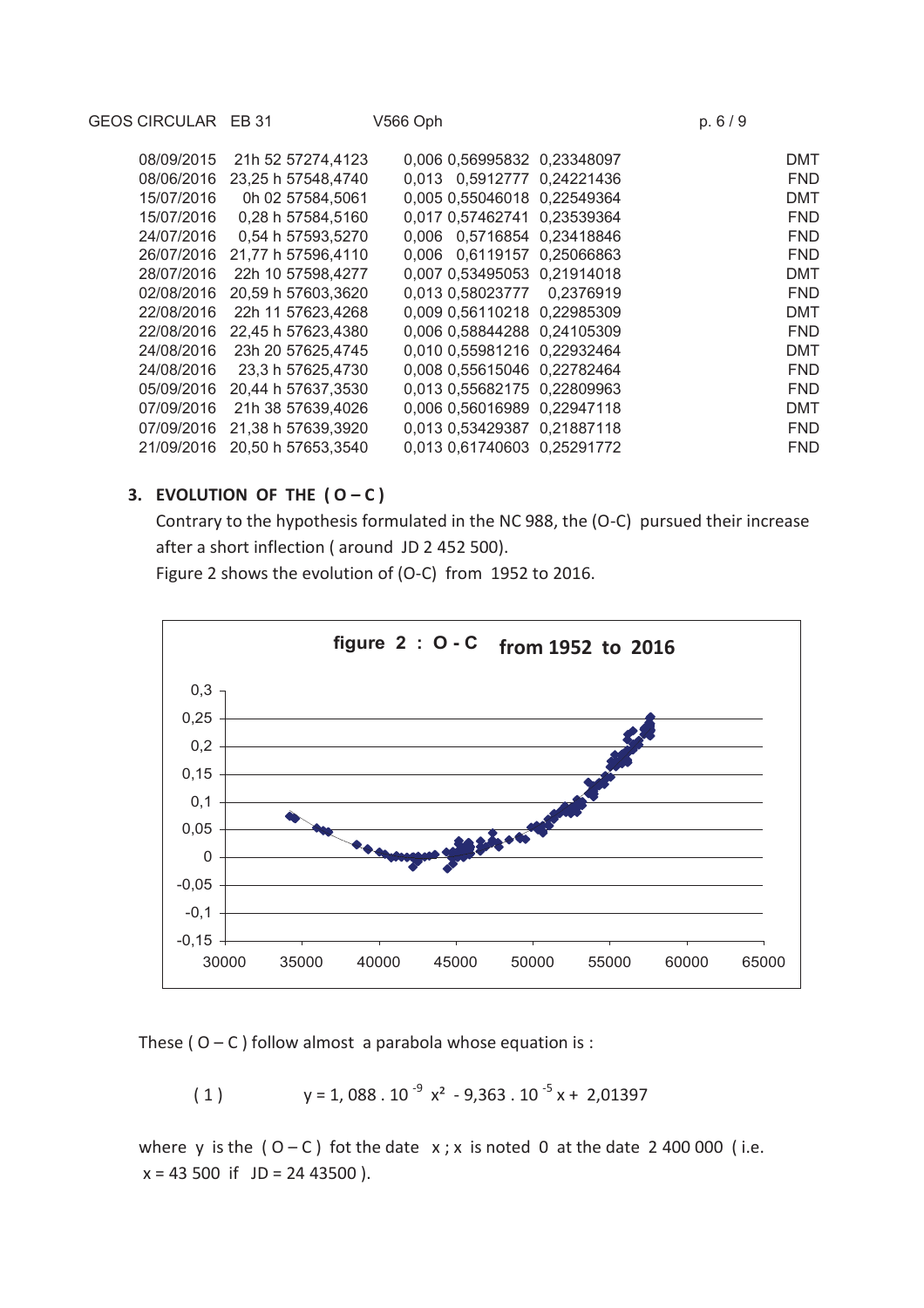To establish the accuracy of the observed  $(0 - C)$ , we have computed the difference :  $\Delta = \{ (O-C)$  given by the equation  $(1)$  – observed  $(O-C)$ }; then we calculated the mean value of  $|\Delta|$  = 0.0073, then the standard deviation  $\sigma$  = 0.0100.

We can state with a probability of 95% that the accuracy of our observed (O-C) is 2σ , that is to say 0.02 day. We adopted this confidence interval.

The parabolic evolution of the (O-C) may suggest that the period of V566 Oph increases regularly by  $\alpha$  at every cycle.

The minimum of (O-C) occurred when  $y' = 0$  ( y' is the derivative of y); then  $x =$ 43 028.5, September 1976. Before this date, the period of V566 Oph was shorter than Po ; at that time ( $y' = 0$ ) the period was Po, then the period is longer than Po. (It is obvious that the minimum of (O-C) is not a minimum of the period, but a passing of the period over Po).

Let Tm the time of the nearest primary minimum of JD 24 43028. At that time, (O-C) = -0.0004 . Between Tm and our last observations, the time elapsed is 57 640 – 43 028 days = 14 612 d. or 35 670 cycles. . The mean of the 10 last observed (O-C) is 0.2314. During 35 670 cycles, (O-C) passed from -0.0004 to 0.2314, therefore increased by 0.2318 d.

If the period increases every cycle by  $\alpha$ , minima occur at :

Tm ; Tm + Po + α ; Tm + 2 Po + 2 α ; Tm + 3 Po + 3 α ; …. ; Tm + k Po + k α  $0 - C = \alpha + 2\alpha + 3\alpha + ... + k\alpha = \alpha (1 + 2 + 3 + 4 + ... + k) = \frac{1}{2} k (k + 1) \alpha$  $\alpha$  = 2 ( O – C )/ k ( k + 1 ) = ( 2 x 0, 2318 ) / ( 35 670 x 35671 ) = 3, 644 . 10<sup>-10</sup> d. ± 3.15 .10<sup>-11</sup>

 $\alpha$  = 0, 000 0315 second  $\pm$  0, 000 002 7 s

The period  $P_1$  ( summer 2016 ) was :

P1 = Po + k  $\alpha$  = Po + 35 670 x 3, 644 .10<sup>-10</sup> d. = 0. 409 658 7 d  $\pm$  0. 000 001 1 d. If the period increases with the same rate, its growth will be :

0,000 0315 x 36525/Po = 2.8  $\pm$  0.1 seconds per century. We can compare this result with the 2.63 seconds computed in [3].

REMARK : The " Atlas of (O-C) diagrams of eclipsing binary stars "[4] gives the ephemeris : 24 40418, 540 + 0.409 64 360 ( July 1969 ). In this atlas, the curve of the observed (O-C) has indeed a parabolic appearance ; the minimum of the parabola squares with a period of 0. 409 64360 d , which occurred before To, at around JD 24 41317 ( beginning of 1972 ). Between 24 41317 and 24 43028 ( the minimum of our curve ), 1711 days have passed, that is 4176,8 cycles. We can check that this value is consistent with our value of  $\alpha$ .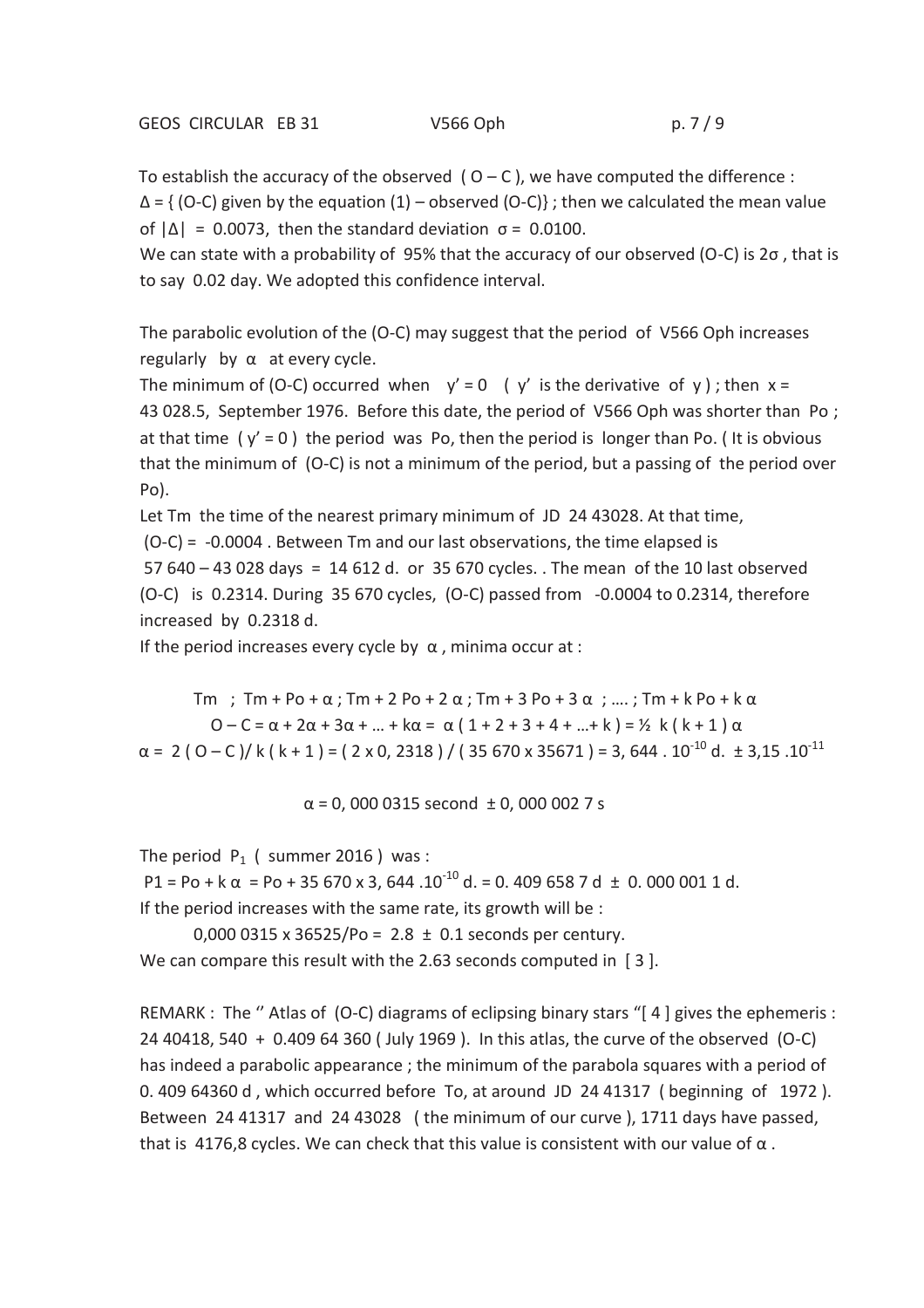$4176 \times 0.000 0315 = 0.1315$  second = 0.000 001 522 d The period  $P_2$  is then  $P_2 = 0.40964360 + 0.000001522 = 0.40964512 d$ . Po - P2 = 0. 000 000 57 The difference is well situated in our confidence interval.

# **4. OBSERVATIONS OF SECONDARY MINIMA**

In this paper, the purpose of the observation of the secondary minima is to check if the phase of secondary eclipses is stable with respect to the primary ones. We chose in [3] and among our observations, pairs (Min I, Min II) as near as possible. We selected 65 such pairs ; for visual observations, both minima were obtained by the same observer.

Figure 3 shows the evolution in the time of : Phase of Min II - Phase of Min I. We observe random distribution around the phase 0.5; no noticeable evolution has appeared for more than 50 years.



One can think that the scattering of these results exceeds our confidence interval (0.02 d for the observed (O-C)). Not at all !

Phase =  $(0 - C)/P$  and P = 0.409... day, then the error on the phase is twice the error on ( O-C ) ; further, in the difference of two phases, the error increases once more by around 2 ; the error of 0.056 is quite normal !

Finally, we do not observe any rotation of the orbits, which are probably circular.